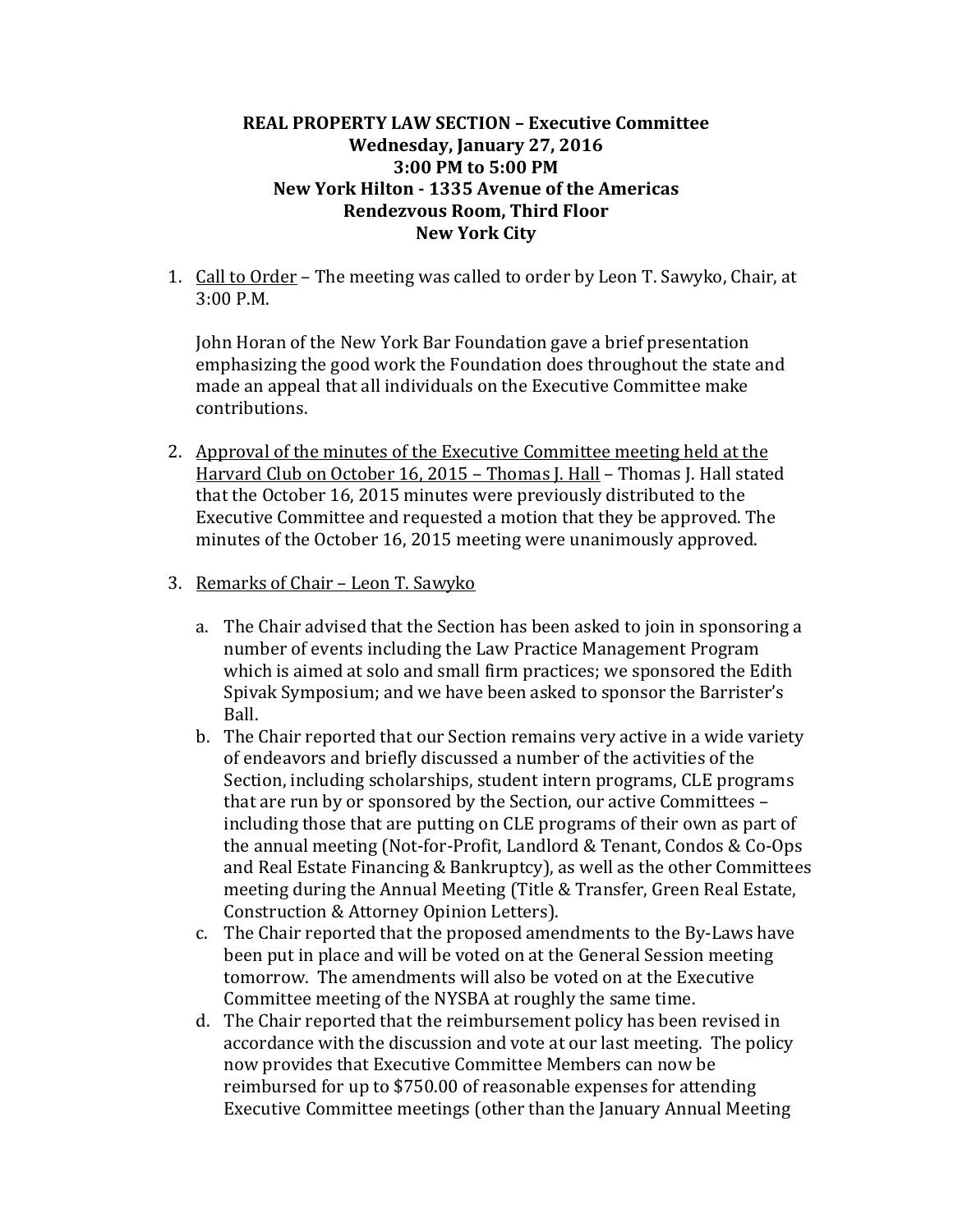and the Summer Meeting) which take place more than 100 miles away. The policy also allows reimbursement of such expenses to Committee Chairs who travel more than 100 miles to attend their Committee Meetings.

- e. The Chair addressed the Committee Mission statements on the website and advised that a number of them are very outdated and in many cases are very dull to read. The Chair requested each Chairperson review their Committee's Mission statement and make any necessary improvements. The Chair suggested that they be written with an eye toward marketing the Committee to prospective members so that we can attract new membership.
- f. The Chair discussed the problems created by "zombie homes," which is a problem throughout the state, including good neighborhoods. The Chair indicated that he was putting together a task force. Maria DeGennaro and Dan Webster of the Public Interest Committee have agreed to be part of the task force, as well as Richard Fries and Heather Rogers of the Real Estate Finance Committee. The Chair suggested that the task force consist of 6 to 8 members and be chaired by one member from the Public Interest Committee and one member from the Real Estate Finance Committee. The Chair noted that there was certain legislation that has been proposed by Attorney General Schneiderman regarding zombie homes as well as regulations that have been enacted by the NYS Department of Financial Services. The Chair suggested that the proposed legislation and the existing regulations are the types of things the task force should look at. Joel Sachs pointed out that many municipalities have enacted local laws to deal with issues relating to zombie homes.
- 4. Meeting Reports
	- a. 2016 Annual Meeting Mindy Stern gave an overview of the upcoming events including the Executive Committee dinner, the business meeting of the Section, the CLE program, the Committee lunch.
	- b. 2016 Summer Meeting Trish Watkins reported that the Summer Meeting will be in Boston from July 14, 2016 to July 17, 2016. We will again be offering discounts for new attendees. The criteria for the discounts will be tightened up by requiring that anyone seeking to take advantage of the discount must either be a member of, or join, the section and NYSBA. There are also many people who have signed up for the 10% early registration discount, which was made available at last summer's meeting. The seminars are in the process of being arranged and the activities taking place during the meeting will be announced shortly.
- 5. Financial Report Spencer Compton. The Section spent \$2,000 more than it took in over the past year. Despite this overage, the Section still has in excess of \$161,000.00 in surplus. In all other respects, the Section continues to stay within budget.
- 6. House of Delegates Report Michelle Wildgrube reported that there were not any real topics of controversy but that the Section Caucus continues to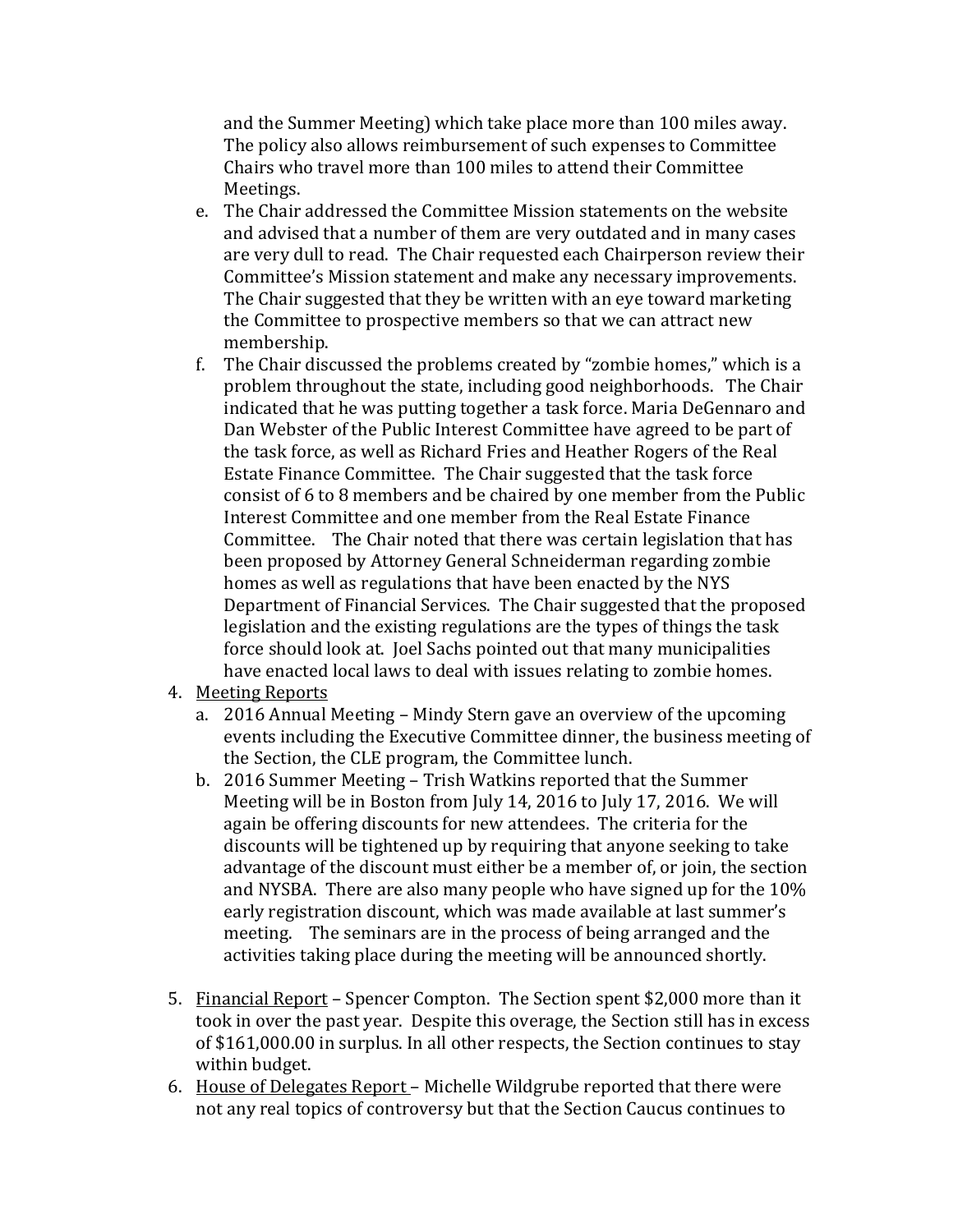talk about issues of membership. Joe Walsh mentioned that there was a resolution passed to support legislation to eliminate the "death gamble" for judges which addresses a problem under current law that if a judge dies while still in office, his or her survivors are severely disadvantaged by the amount of pension payout received. Joe also reported that the House of Delegates endorsed the Family Leave Act which would apply regardless of the number of employees a business has.

- 7. NYSBA Executive Committee Report Ira Goldenberg reported that at the upcoming NYSBA Executive Committee meeting the topic of membership will be discussed to address the fact that there is declining membership, in general, in the NYSBA. Two major initiatives have been to attract law students and the expansion of the Municipal Law Section to include government employees. At the Section Delegates Caucus, there will be a discussion about sections with excessively large surpluses. All Sections have been encouraged to use their surpluses in a constructive way. The Chair inquired as to the efforts being made to attract law students. Ira reported that there are a variety of events promoting Membership in the NYSBA as well as offering free membership to students while in school and during their first year of membership after graduation. Ira noted that our Section's internship program is an example of the type of efforts being undertaken not only by our Section but by other sections as well.
- 8. <u>Section Projects and Initiatives</u><br>a. Section Calendar Gerry
	- Section Calendar Gerry Goldstein requested that all committees advise Gerry of any upcoming meetings, events, seminars, etc. All such matters should be sent to Gerry Goldstein at his new email address: [geraldgoldstein939@gmail.com.](mailto:geraldgoldstein939@gmail.com) The Chair remarked that it is important for all to utilize the calendar in order for it to be a meaningful tool for the Section.
	- b. Task Force on Draft Insurance Department Regs Gerry Antetomaso reported that a recent conference call was held with the task force and Kevin Kerwin of NYSBA. The result of that call was to do nothing until a new Superintendent of the NYS Department of Financial Services was appointed. Two days later, a new Superintendent was appointed. The task force will revisit the matter in the near future. The emergency regulations remain in place and there does not seem to be any urgency at this point, but the Task Force will continue to monitor the situation.
	- c. Scholarships Mindy Stern reported that there were 9 applications for the Lorraine Power Tharp scholarship, which was a good result given the difficulty in getting applications in the past. Mindy believes that the decision to increase the scholarship amount as well as the increased efforts to get the word out (particularly by Andy Posil and Michael Stevens) to all of the law schools were instrumental in the improved results. Joel Sachs reported that there were similar good results with 8 excellent applicants for the Mel Mitzner scholarship. It was also reported that Roz Mitzner has made an additional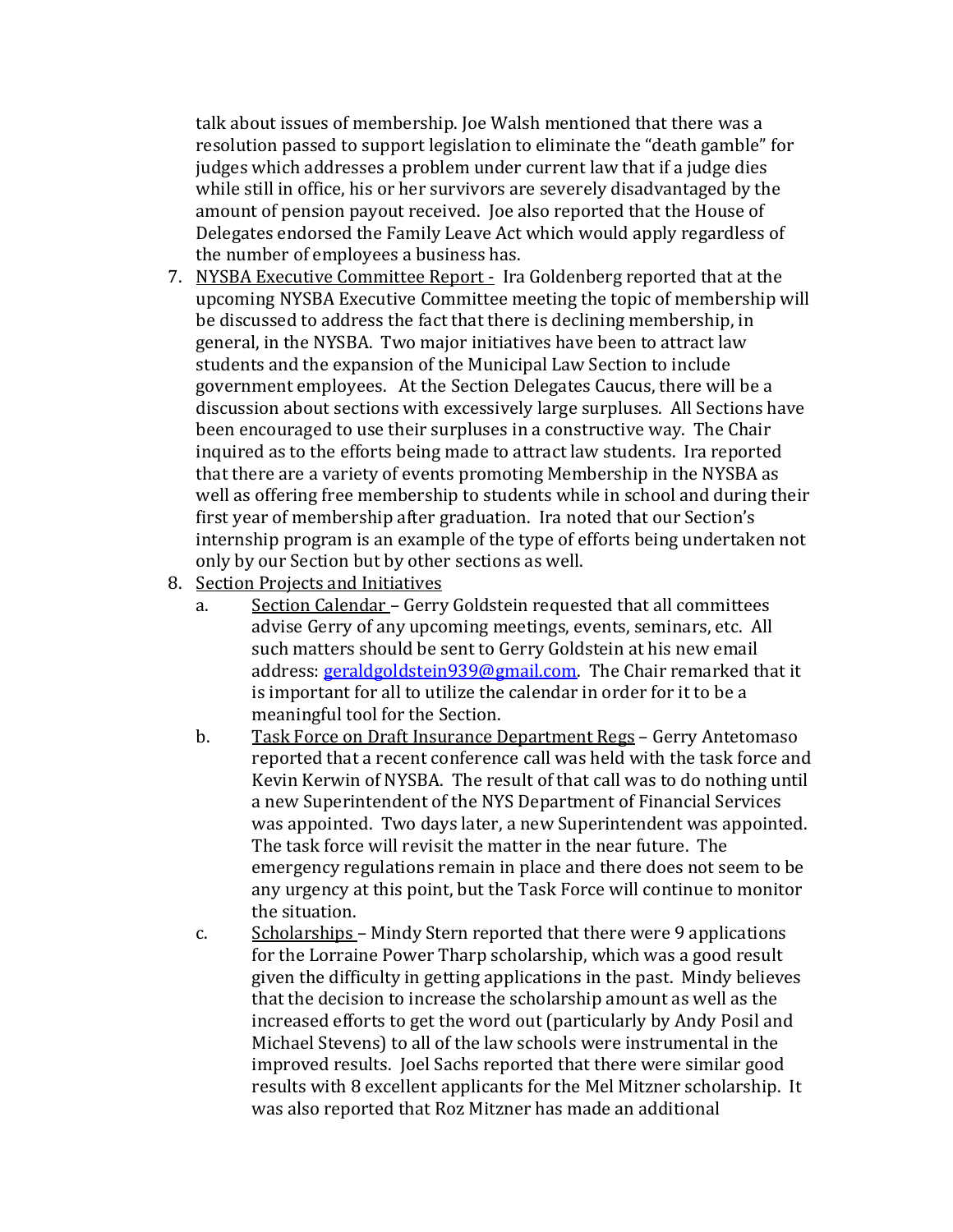contribution to the Mel Mitzner scholarship and that Russell Tharp has made an additional contribution to the Lorraine Power Tharp Scholarship.

- d. Attorney Escrow Task Force Ben Weinstock reported that the Attorney Escrow Task Force has been dormant as there does not seem to be much interest in the issue.
- e. Amendment to POA Statute Joe Desalvo reported that December 18, 2015 the Committee submitted its report to the Executive Committee of the NYSBA. In general, the consensus of the Committee is that the present statutory form is far too complex and far too wordy. The Committee made several suggestions, including: eliminating the Statutory Major Gifts Rider; recommending that the statute provide for "substantial compliance" rather than "strict compliance"; and a provision for recovery of attorneys fees if a bank refuses to accept a duly executed statutory form power of attorney. Attached to the Minutes is a copy of the Power of Attorney Task Force Report and the Proposed Amendments to the Statute (General Obligations Law Title 15). Sam Tilton noted that the report was on the agenda for the upcoming House of Delegates meeting.
- f. Nominating Committee David Berkey reported that the Nominating Committee nominated Gerry Antetomaso to be the next Secretary of the Section. The Nominating Committee also nominated the slate of District Representatives. All District Reps presently in place, except for the 5th and the 12th Districts have been re-nominated. Ann McGrath has been nominated for the 5th District. There is a vacancy in the 12th District and as of now, there is no nominee for that District.
- 9. Reports of Standing Committees
	- a. Substantive Committees
		- Attorney Opinion Letters Greg Pressman reported that various efforts and reports over the years have been unsuccessful in establishing a "fair" opinion. The Committee is tentatively trying to get law firms to agree on the content of an opinion. If enough law firms can reach such an agreement perhaps the process of issuing Opinions in general can be simplified. The Committee intends to initially contact a small number of law firms, as a starting point, to get anecdotal information to see whether this approach may be feasible.
		- 2. Commercial Leasing Bob Shansky reported that the Committee has planned a CLE eligible program, with ethics credit on Social Media and Commercial Leasing. The program is scheduled for late February or early March.
		- 3. Condemnation and Certiorari Karla Corpus reported that the US Supreme Court has decided to take an eminent domain case dealing with the issues of unity of use and unity of ownership.
		- 4. Condos & Co-Ops Steven Sladkus reported that they have an outstanding Committee meeting scheduled and that for future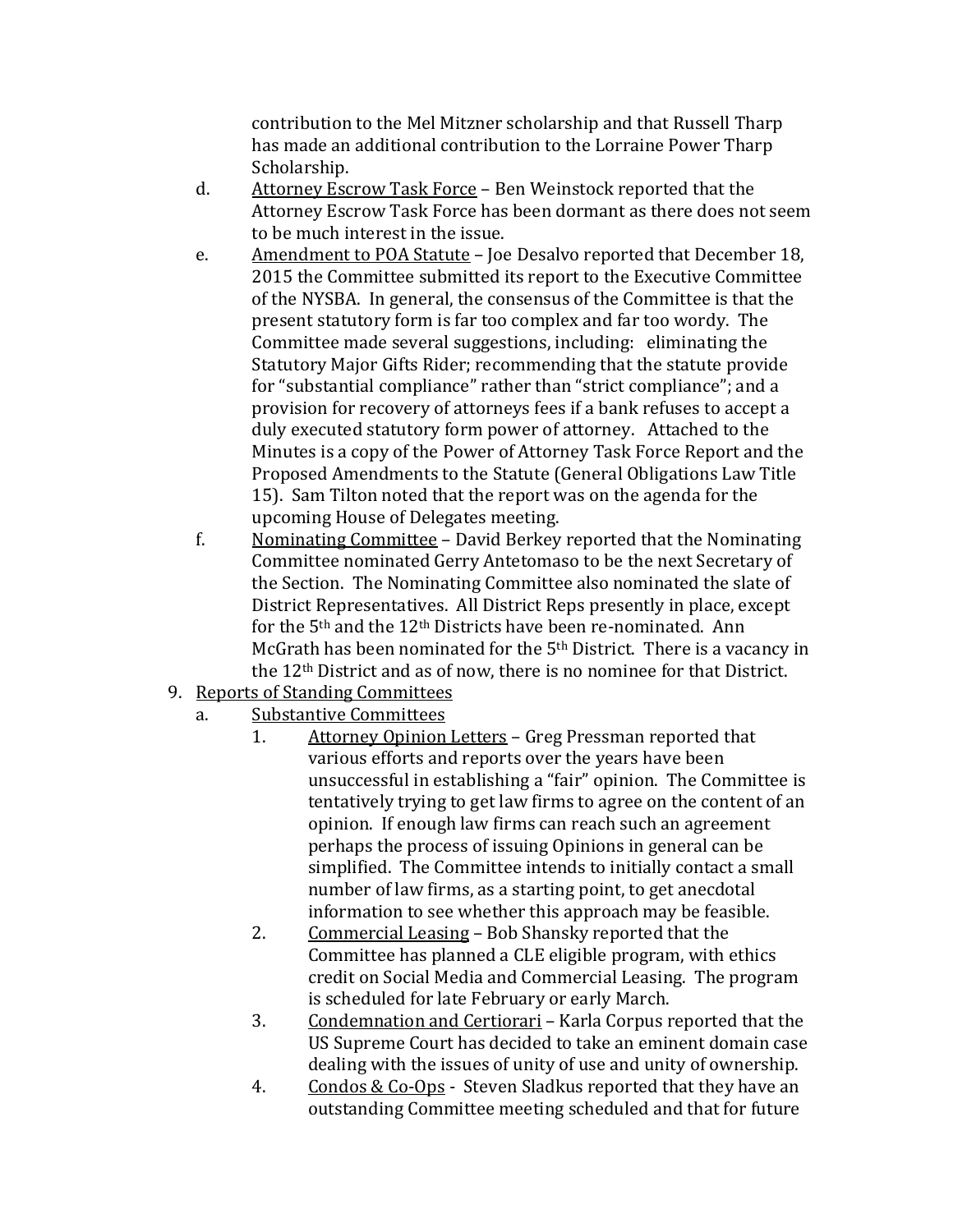Committee meetings they will be looking to have those meetings qualify for CLE credit. The Committee is very plugged in to the Attorney General's office and the Real Estate Finance Bureau; the Committee receives policy memos promptly after they are issued and shares them with the Committee members. Dale Degenshein reported that the City Bar has worked on a new Condominium Contract of Sale with the State Bar which is being published on the NYSBA website.

- 5. Green Real Estate Joel Binstok thanked the Executive Committee for its support of the social / non-CLE meeting held on November 24th at the Architecture, Engineering and Planning firm of HLW, which attracted 35 people and included a presentation on some of the projects HLW is working on for companies like Google and UPS. The Committee is looking to put on a CLE in the spring with the Racer Trust which was established to deal with the Brownfields issues on properties owned by General Motors. The US Supreme Court recently issued an Opinion which held that utilities can pay big users of electricity for staying off of the grid. *Federal Energy Regulatory Commission v Electric Power Supply Association*, US Supreme Court, Slip Op No 14-840 decided 1/25/16. Nick Ward Willis reported that there is a proposal to amend building code to provide a 3 foot separation around the solar panels as a safety measure for firefighters. Two articles from the *Poughkeepsie Journal* discussing the new requirements are attached to the minutes.
- 6. Land Use and Environmental Law Linda Margolin stated that the Committee will be looking to put a program on in the near future.
- 7. Landlord and Tenant Peter Kolodny reported that the Committee will be having a CLE program on recent developments during the week of the Annual Meeting. Dan Blumenthal, who authors the McKinney's Commentaries will be speaking on recent cases, as will Joseph Condon, from Community Housing Improvement Program, who will be speaking on the Rent Act of 2015. Paul Gruber reported on a recent decision which has held that a Tenant who has rented his or her apartment out using AirBNB is subject to eviction. The City of NY is also bringing actions against owners for short term AirBNB rentals as violations of the Multiple Dwelling Law and the NYC Administrative Code. *42nd & 10th Assoc., LLC v Izeki*, 50 Misc 3d 130(A) (App Term, 1st Dept 2015). One property owner has been fined \$50,000 for two short term rentals and is now challenging the fine in an Article 78 Proceeding in Supreme Court, New York County. *City of New York v Pamela Equities Corp*, NYC ECB Appeal No 1500603.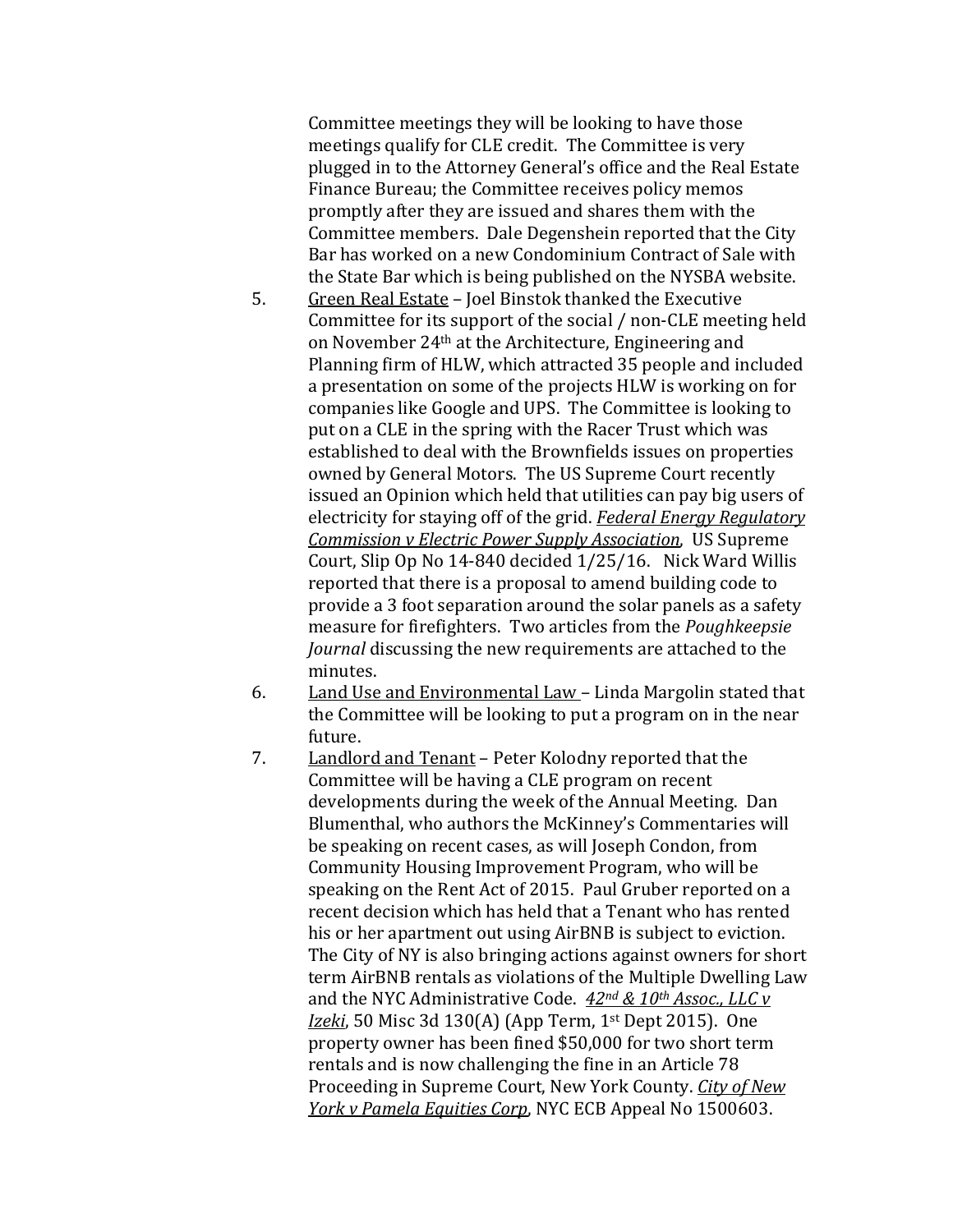- 8. Low Income and Affordable Housing Richard Singer indicated that there was nothing to report but did indicate the need to appoint an upstate Co-Chair.
- 9. Not-for-Profit Entities and Concerns Anne Copps reported that their upcoming CLE program would have a case law update, a speaker on "not in my backyard", a speaker on turning around a troubled not-for profit, and an update on the Not-For-Profit Revitalization Act.
- 10. Professionalism Nancy Connery reported that the Committee just circulated a summary of an Ethics Opinion that was supposed to go out when the communities were established on the website. A meeting is scheduled for February where the Committee is trying to get volunteers to summarize other relatively recent opinions and to post them on the Communities.
- 11. Public Interest Maria DeGennaro reported that the Committee has been increasing its membership and has been holding quarterly meetings. The Committee has been working to engage law students in its activities. The Committee is also excited to take an active role in the recently created Zombie Homes task force.
- 12. Real Estate Construction Brian Lustbader reported that Gavin Lankford has been appointed as the Upstate Co-Chair. The Committee has recently completed its review and analysis of its Rider to a construction contract between an Owner and Architect, with a Commentary (which is attached to these minutes)and is looking to get that posted to the website. The Committee is proposing that the State Bar endorse the NY City Bar's report to modernize construction laws as they relate to public projects. A copy of the City Bar's Report and a letter from NYCLA endorsing the report are attached to the minutes. As a future project, the Committee is looking to prepare a Rider to the AIA Design – Build Agreement.
- 13. Real Estate Financing Richard Fries reported that the committee met earlier in the day and provided CLE credit at the meeting. Richard made the point that taking the extra effort to get the Committee meetings approved for CLE is not that difficult and that it seems to improve attendance at the meeting as well. Richard reported that Joe Forte spoke on Risk retention and High Volatility Commercial Real Estate regulations and their effects on lending; Larry Wolk spoke on Opinion Letters; Dan Zinman spoke on Bankruptcy Discharge issues; Richard Fries spoke on a number of recent cases. Richard summarized the cases that were discussed at the Committee meeting, which included: the "paper clip" case, which held that if an allonge is paper clipped to a Note, it does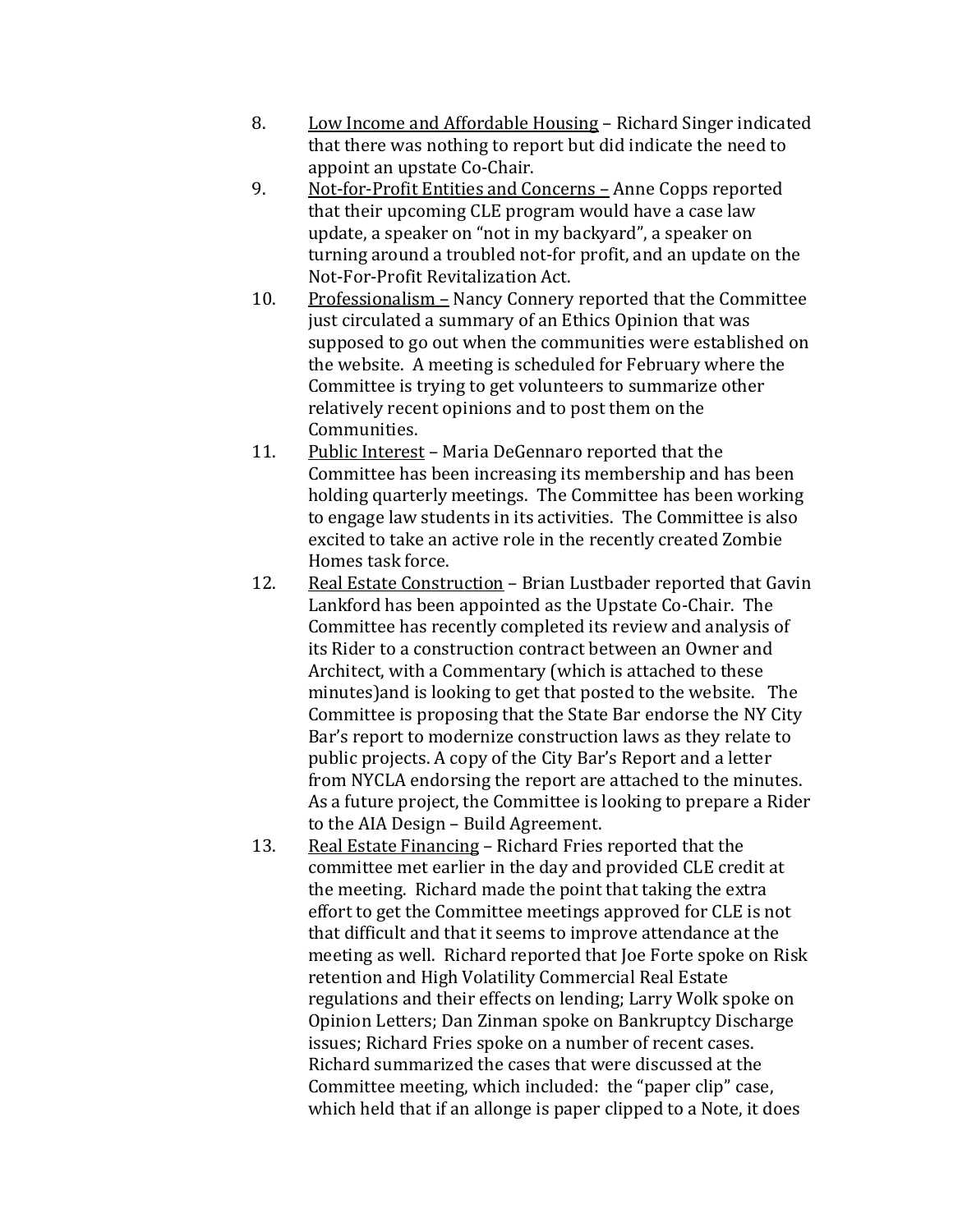not meet the UCC statutory requirement of being firmly "affixed" to the Note; (*HSBC Bank USA v Roumiantseva*, 2015 NY Slip Op 06315, July 29, 2015); two recent statute of limitations cases, both decided in October of 2015, which demonstrate that the filing of the complaint constitutes an acceleration of the debt, and if the complaint is subsequently dismissed and an action is not commenced within six years of the first complaint, the subsequent action is barred by the statute of limitations; (*U.S. Bank v. Parisi*, Supreme Court Suffolk County, Index # 66885/2014 decided10/14/15 and *Ellery Beaver, LLC v HSBC Bank USA*, Supreme Court, Kings County, Index # 506700/2014, decided 10/9/15); and the Court of Appeals case of *Aurora v Taylor* , NY Court of Appeals, decided 6/11/15, which held that insofar as the issue of standing is concerned, the Plaintiff does not need to show how it came into possession of the original Note – it only had to demonstrate that it did in fact have such possession at the time of the commencement of the action. Finally, Richard reported that the Committee discussed the new Fin Cen rule on money laundering which requires title insurance companies to disclose the identity of Members in an LLC who are involved in an all cash purchase of residential real estate in excess of \$3 million in Manhattan and in excess of \$1 million in Miami. *See*, *FinCen Press Release* dated January 13, 2016 attached to these minutes.

- 14. Real Estate Workouts and Bankruptcy Daniel Zinman elaborated on the case he reported on at the Committee's earlier joint meeting with Real Estate Financing. In *Venture Bank v Lapides*, 800 F3d 442 (8th Cir 2015), after a Borrower received a discharge in a Chapter 7 case, the Lender made an agreement with the Borrower that it would forbear from foreclosing on its third mortgage and agree to refinance its mortgage and the existing first and second mortgages if the Borrower would make certain payments. When the Borrower defaulted and the Lender sought to foreclose, the 8th Circuit held that the Lender had violated the Discharge. The Committee is planning to do a CLE in conjunction with the Cond & Co-Op Committee in the early spring, on Bankruptcy issues related to Condos and Co-Ops.
- 15. Title and Transfer Gil Hoffman reported that the Assembly's Judiciary Committee reached out to the RPLS for its comments on proposed legislation (Assembly Bill 8783-2014 and 7571- 2015) that would authorize local water authorities to establish liens for water charges; the proposal would have created "secret" liens for a period of time which would have superpriority over all other liens except real estate taxes and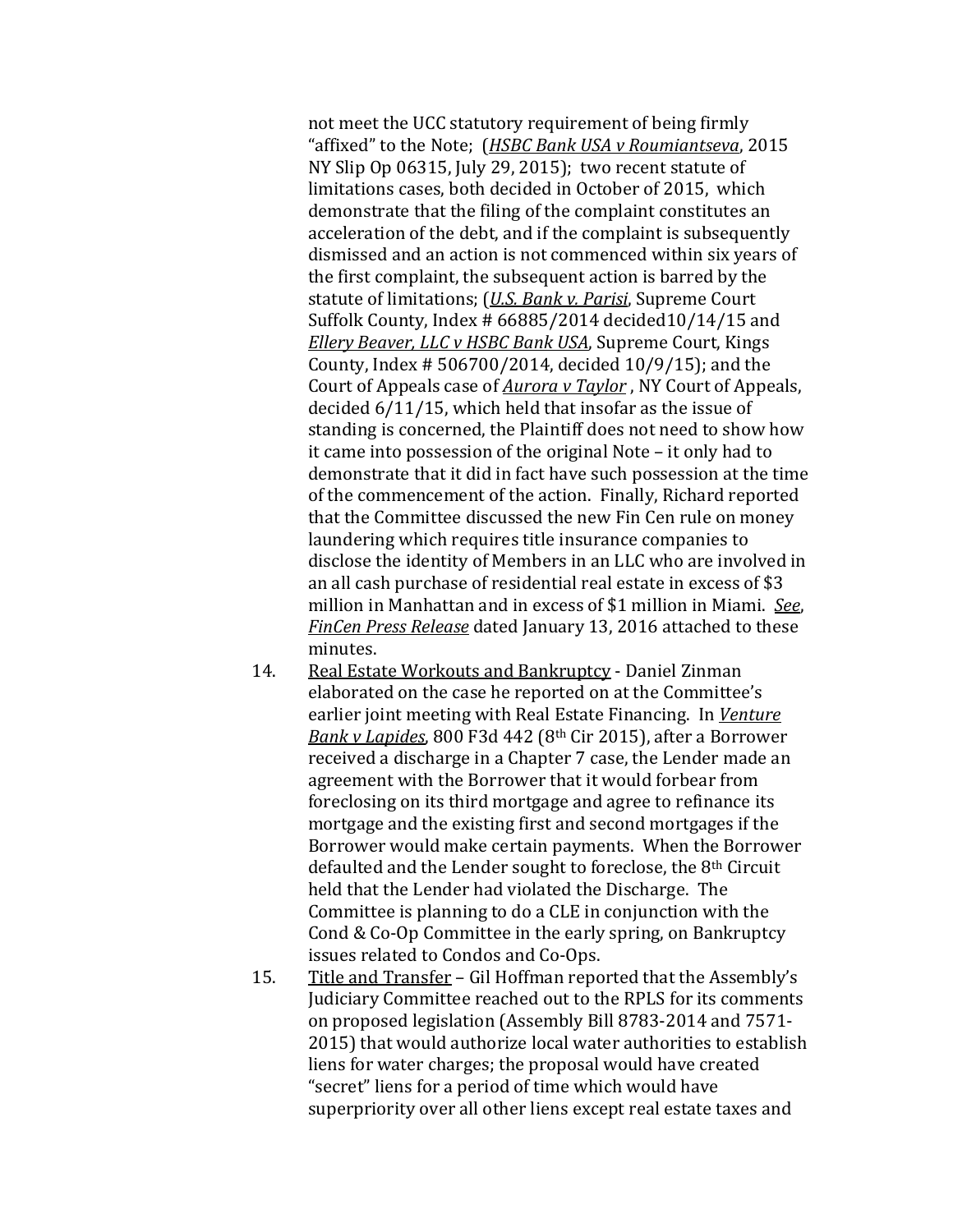assessments. The T & T Committee worked on it and commented on the legislation indicating its opposition for a variety of reasons. The Committee's upcoming meeting will be discussing a number of cases. Gerry Antetomaso will be discussing *Edwards v First American Corporation* , *US Court of Appeals (9th Cir 8/24/15)*; a class action lawsuit concerning an exclusive agency between the title insurer and the title agent where the title insurer is a partial owner of the title insurance agency. Gill Hoffman will be discussing cases involving recent challenges to constructive notice. (including, *Witter v Taggart,* 78 NY2d 234 (1991); *Mo Properties, LLC v Santa Monica Holdings, LLC*, *Supreme Court, Orange County*, Index # 7588- 2013, 9/21/15; and *Butler v Mathison*, 114 AD3d 894 (2nd Dept 2014)) Gil will also report on *Champlain Gas & Oil, LLC v Willis*, Supreme Court, Clinton County, decided 7/15/15, which illustrates the problems that can be created by ancient mineral rights conveyances. Gil suggested that the *Champlain Gas* case makes it appropriate for the Committee to re-consider a Marketable Title Act. ToniAnn Barone will discuss the *Aurora Loan Services v Taylor* case, NY Court of Appeals, decided 6/11/15. Joe DeSalvo will discuss *Bank of America v Caulkett* U.S. Supreme Court, Slip Op. No. 13-1421, decided 6/1/15. Karl Holtzschue will discuss his case law update of recent decisions. John Jones will discuss his proposal to create a comparative analysis on the various customs and practices for the practice of real estate in the different counties of the State.

- b. Administrative Committees
	- 1. Awards Peter Coffey reported that Andy Herz will receive the Professionalism award at the upcoming Section Luncheon.
	- 2. CLE Joe Walsh reported that Larry Wolk co-chaired the Advanced Real Estate Transactions Seminar in December, which was very successful and that attendance at that program was back up to prior levels after having fallen off for the last two years. This Spring there is a program on Easements which the Section is sponsoring but otherwise has nothing to do with the program which is put on by the State Bar CLE Committee. Joe reported that going forward he is going to try to have our section kept in the loop anytime there is a real estate related seminar run by the State Bar CLE Committee. If we can see the agenda in advance, then our Section will at least have an opportunity to comment on it. The Committee is also working on a potential program on title examination issues. This program is being modeled after a similar program that Peter Coffey has been involved in with the Schenectady Bar Association.
	- 3. Legislation Sam Tilton advised that the Legislative Chart for the 2015/16 session will be up on the website. As of now, the chart is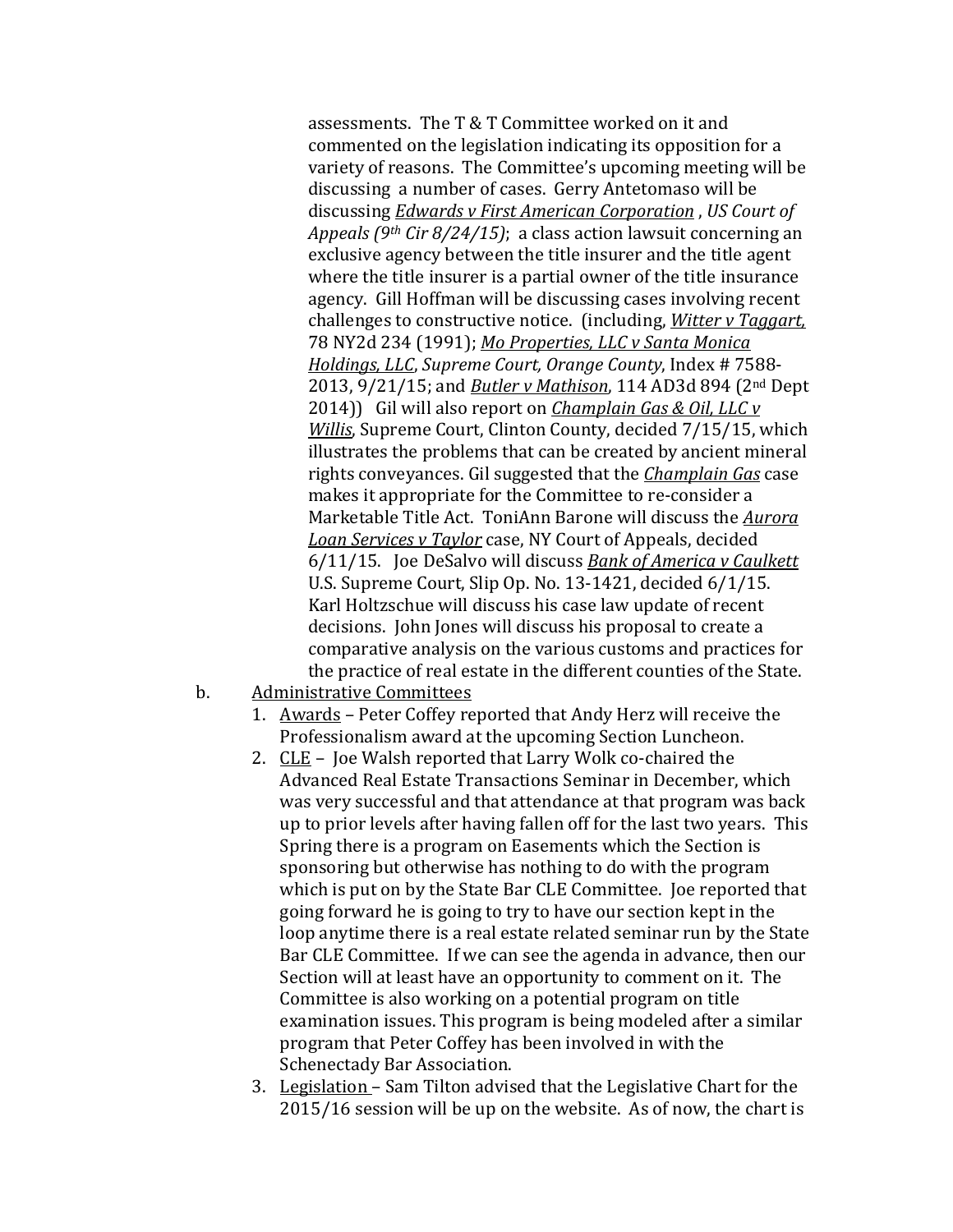a carry-over of the prior year's chart as there have been very few new bills introduced so far. The Committee will monitor all new bills and the Chart will be updated monthly. Sam also requested that if anyone is aware of any bills that are not on the chart, to please notify the Committee.

- 4. Membership Harry Meyer reported that members of our Section (Harry Meyer, Marvin Bagwell, Lisa Stenson Desamours, and David Berkey) attended the State Bar's Diversity Trailblazer's Award Ceremony. Harry also expressed his thanks for the many innovative and hard working efforts of the District Representatives in their attempts to retain and attract new members as well as their efforts to encourage new members to become active members. Harry reported on the State Bar's trial program offer to all Members of the State Bar's Membership Committee that they can each get 25 Members to join the State Bar for free.
- 5. Publications Marvin Bagwell reported that there are several articles lined up for the Spring/Summer issue of the Journal, including one on the new residential Condo Contract, with Commentary. The Committee would like to publish a tribute to Bill Colavito who has retired as Editor of the Journal after many years.
- 6. Student Affairs David Berkey reported that Cardozo Law School has been added as a participating Law School in the Internship program effective this semester. The program now has 8 law schools and about 20 host law firms and is a continuing success. Ariel Weinstock reported that he and Spencer Compton attended a meet and greet event at Brooklyn Law School that has yielded some new interest from some Brooklyn Law School students. As this was a successful event, they would like to replicate it at other law schools. There is presently one scheduled for Cardozo. Shelby Green reported that Pace Law School is up and running in the Internship program as well. Shelby further reported that the ABA is considering a proposal to remove the prohibition against compensation in an internship program where the student receives credit.
- 7. Website and Electronic Communications Susan Scharbach reported that the Committee's efforts on the website helped to increase the number of scholarship applications. Susan reported that the Communities on the website seem to be proceeding well and participation seems to be growing. The Committee would like to see some new blog postings on the website. Karl Holtzschue suggested that all approved forms be posted to the website.
- 10. Reports of District Reps
	- a.  $1<sup>st</sup> District Nancy Connery indicated that the Committee Descriptions$ need work. Nancy requested that all Committee Chairs beef up the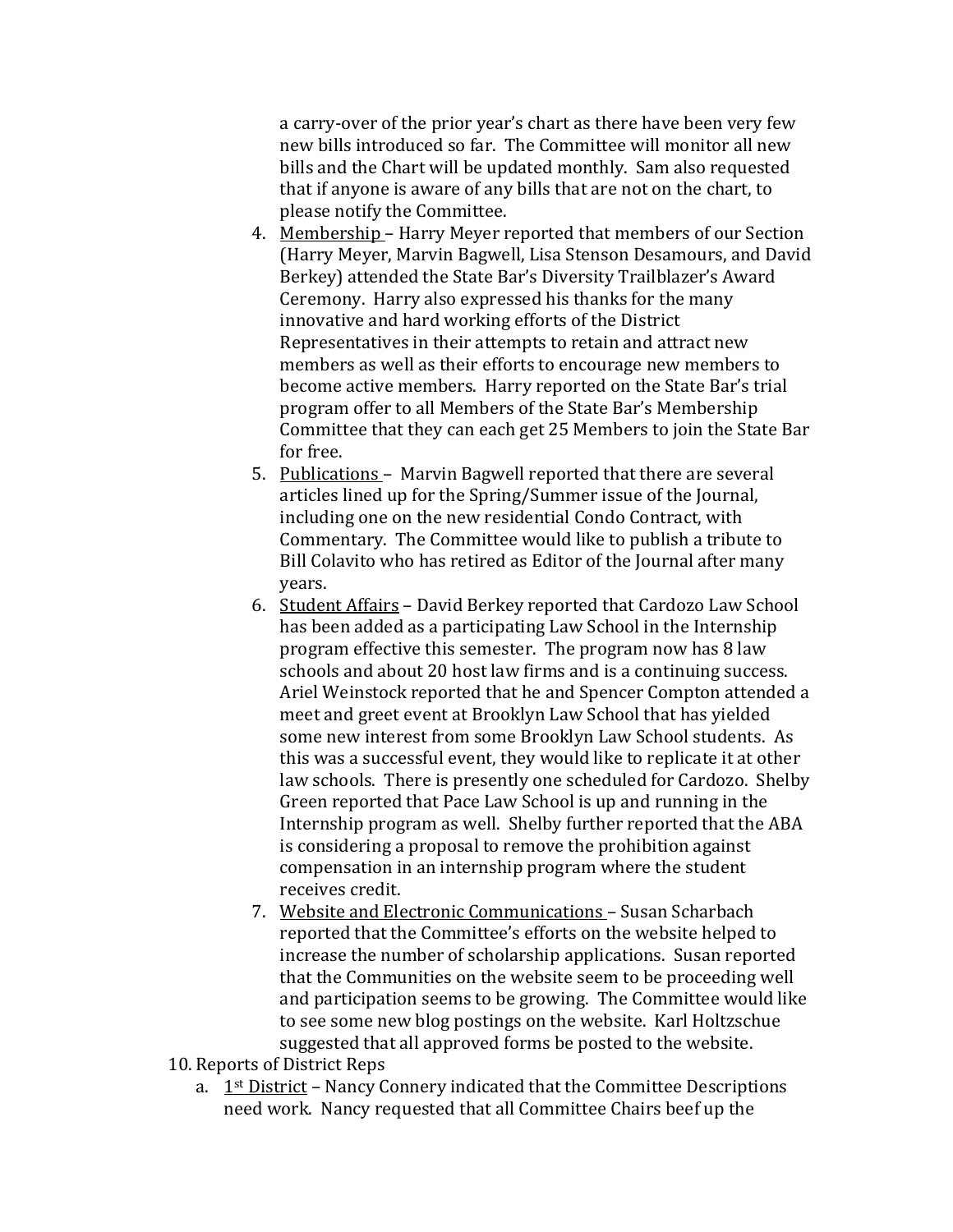descriptions so that people will want to join them. Nancy suggested the Committee descriptions could highlight things that the Committee has done and things that the Committee would like to accomplish.

- b. 2nd District Lawrence DiGiovanna indicated that no formal events have been held but that all new members are contacted and encouraged to actively participate in the section.
- c.  $3<sup>rd</sup>$  District Alice Breeding reported that she attended a reception for newly admitted attorneys in Albany. Alice is also working with the Young Lawyers to put together an event for the summer. Alice is also working with Albany Law School to set up a small group to "meet the real estate practitioner."
- d.  $4<sup>th</sup>$  District Michelle Wildgrube reported that she had an event together with a number of other Sections. Michelle also reported that we have a very good relationship with the young lawyers in her district and that she will be working to capitalize on that.
- e. 5th District No Report
- f.  $6<sup>th</sup>$  District John Jones is working on a reference guide which describes the variations of local customs for real estate transactions in different areas of the state. He is going to work with Title & Transfer Committee for input as well.
- g. 7<sup>th</sup> District David Mineo reported for Scott Sydelnik that Scott spoke at a CLE for the Monroe County Bar Association. He included a short presentation on the benefits of belonging to the New York State Bar. He continues to welcome new members.
- h. 8th District 8th District David Mineo reported that he conducted a CLE in Buffalo in conjunction with the NYSBA Pathways to the Profession program. It was a free one hour CLE on basic real estate transactions targeting law students and new attorneys. The Bar Association of Erie County has also asked that the Section again sponsor their Annual Real Estate Conference.
- i.  $9<sup>th</sup>$  District Lisa Stenson Desamours reported that she continues to reach out to new members. She is also working on coordinating with Nancy Connery of the 1<sup>st</sup> District for a poetry reading at the Morgan Library. She is also considering setting up events in March or April at the Lincoln Center.
- j.  $10<sup>th</sup> District Daniel Baker reported that they had a Hollday Reception$ with the young lawyers and the Nassau County Bar. They are looking to do more events with the Young Lawyers Committee.
- k. 11th District No Report.
- l. 12th District No Report
- m. 13<sup>th</sup> District Toni Ann Barone reported that she is working on networking with existing members and young lawyers.
- 11. Old Business None
- 12. New Business Mindy Stern announced that she will be switching firms after 30 years of practice at Schoeman, Updike & Kaufman LLP. Mindy will now be a partner at Schwartz, Sladkus, Reich, Greenberg & Atlas. Mindy wanted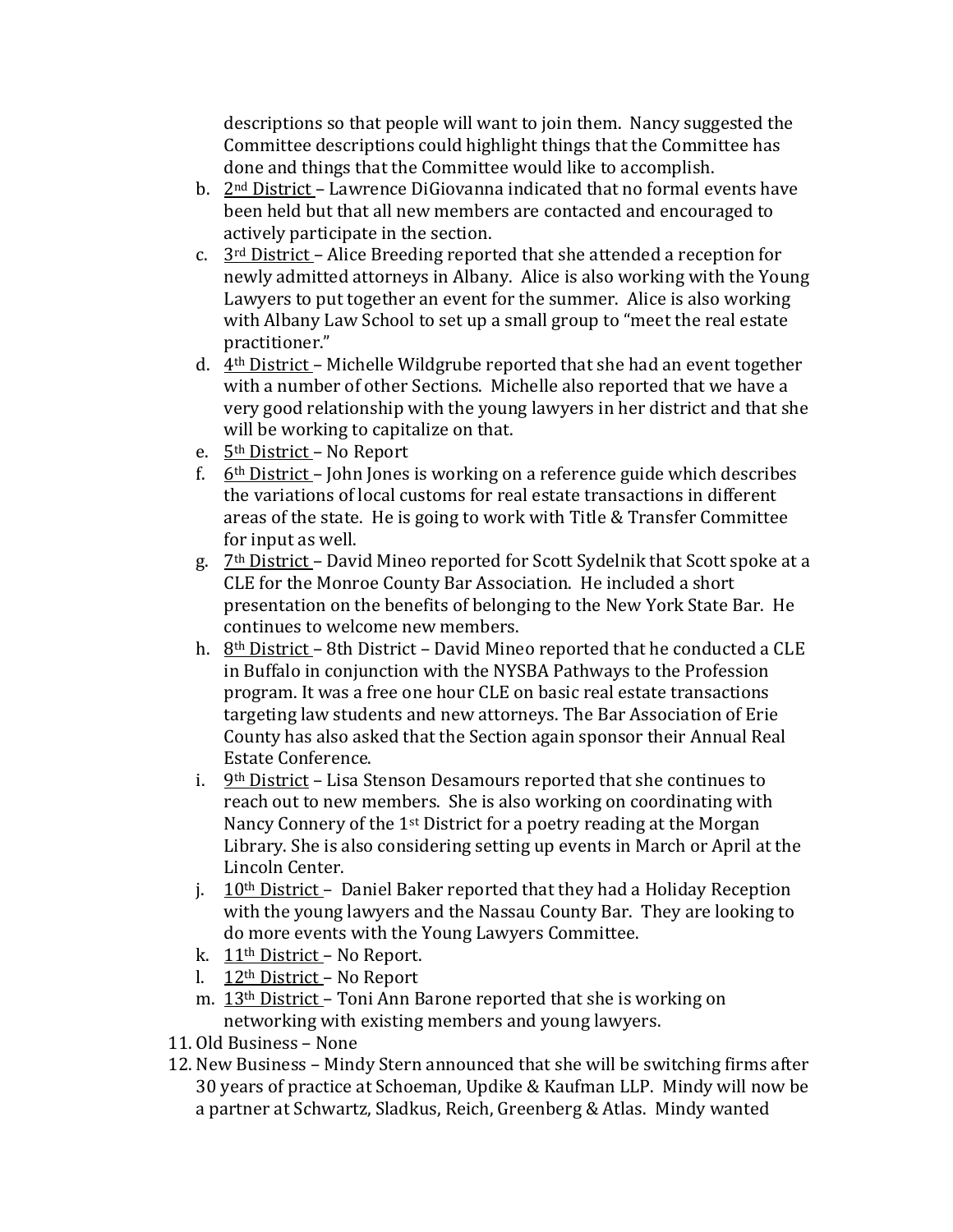everyone to know that her decision to switch firms had nothing to do with her relationship with Nancy Connery, who has always been and remains a dear friend.

- 13. Future Executive Committee Meetings
	- a. April 15, 2016 Harvard Club, NYC
	- b. July 14, 2016 Boston Long Wharf Club<br>c. October 14, 2016 Harvard Club NYC
	- October 14, 2016 Harvard Club NYC
- 14. Adjournment The Meeting was adjourned at 5:08 PM

Respectfully Submitted

Thomas J. Hall, Secretary

Attachments:

- 1. List of Members attending in Person
- 2. List of Members Attending by Phone
- 3. Power of Attorney Task Force Report
- 4. Proposed Amendments to Power of Attorney Statute (General Obligations Law Title 15)
- 5. Nominating Committee Report
- 6. *Federal Energy Regulatory Commission v Electric Power Supply Association*, US Supreme Court, Slip Op No 14-840 decided 1/25/16.
- 7. *NY Weighs Rules that May Limit Rooftop Solar Panels,* Poughkeepsie Journal, 1/10/16.
- 8. *Error Clouds Fire-Safety Regulations for Solar Panels,* Poughkeepsie Journal, 1/24/16.
- 9. *42nd & 10th Assoc., LLC v Izeki*, 50 Misc 3d 130(A) (App Term, 1st Dept 2015)
- 10. *City of New York v Pamela Equities Corp*, NYC ECB Appeal No 1500603
- 11. Commentary to Owner's Rider to Agreement Between Owner and Architect for Projects of Limited Scope (AIA Form B014-2007)
- 12. New York City Bar Association Construction Law Committee Report, *21st Century Construction , 20th Century Construction Law,* Update February 2014
- 13. New York County Lawyers Association, Letter in Support of ACBNY Report on Modernizing Construction Laws, dated January 29. 2015
- 14. *HSBC Bank USA v Roumiantseva*, 2015 NY Slip Op 06315, July 29, 2015
- 15. *US Bank v. Parisi*, Supreme Court Suffolk County, Index # 66885/2014 decided10/14/15
- 16. *Ellery Beaver, LLC v HSBC Bank USA*, Supreme Court, Kings County, Index # 506700/2014, decided 10/9/15
- 17. *Aurora v Taylor* , NY Court of Appeals, decided 6/11/15
- 18. *FinCen Press Release* dated January 13, 2016 and *FIN CEN Targeting Order* dated 1/13/16.
- 19. *Venture Bank v Lapides*, 800 F3d 442 (8th Cir 2015)
- 20. Water Authority Liens -- Assembly Bill 8783-2014 and 7571-2015